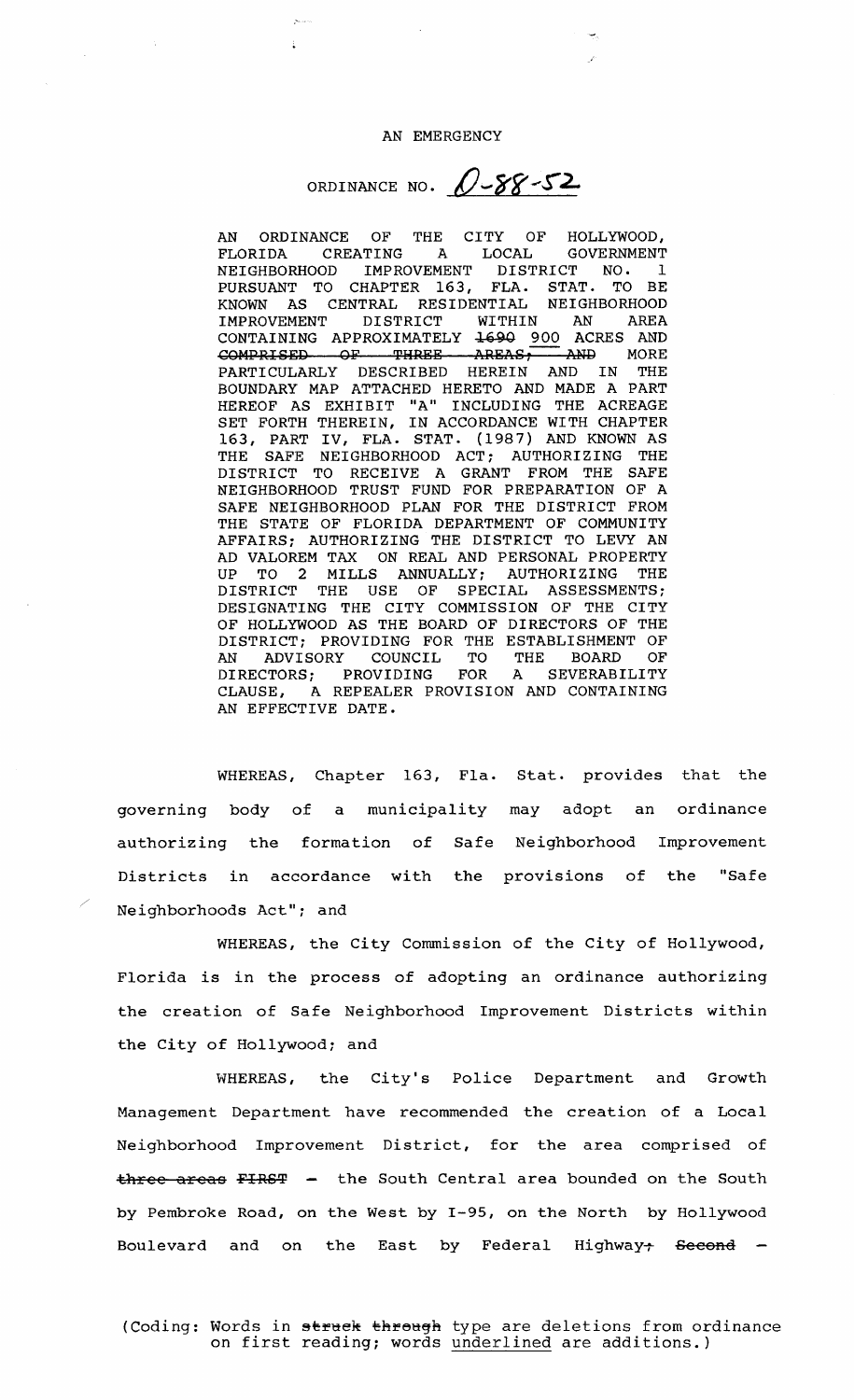the Liberia area bounded on the South by Taft Street, on the West by I-95, Sheridan Street and the C-10 Canal, on the North by the Hollywood City limits and on the East by the Hollywood City limits and Federal Highway and; Third - the Washington Park area bounded on the South by Pembroke Road and Mayo Street, on the weaking on the south  $z_f$  remarking from the Milliam  $\frac{1}{2}$  is the North by West by U.S. Highway 441 and 59th Avenue, on the North by Plunkett Street and the East by 52nd Avenue as indicated in the attached map.

NOW, THEREFORE, BE IT ENACTED BY THE CITY COMMISSION OF THE CITY OF HOLLYWOOD, FLORIDA:

Section 1: That section of the Code of Ordinances of the City of Hollywood, entitled "Creation of a Central Residential Neighborhood Improvement District No. 1" be created to read as follows:

- Sec. Creation of <sup>a</sup> Central Residential Neighborhood Improvement District No. 1.
- A) A Central Residential Neighborhood Improvement District No. 1 (" The District") is hereby created pursuant to Chapter 163 Fla. Stat. to include approximately 1690 900 acres in three areas comprised of. First comprised of the South Central area bounded on the South by Pembroke Road, on the West by 1- 95, on the North by Hollywood Boulevard and on the East by Federal Highway.  $+$  Second - the Liberia area bounded on the South by Taft Street, on the West by I-95, Sheridan Street treet, on the West by I-95, Sheridan Street<br>nd the C-10 Canal, on the North by the and the C-10 Canal, on the North by the<br>Hollywood City limits and on the East by the Hollywood City limits and Federal Highway and; Third - the Washington Park area bounded on tho South by Pembroke Road and Hayo on the South by Femmroke Roud and huje<br>Street, on the West by U.S. Highway 441 and<br>59th Avenue, on the North by Plunkett Street and the East by 52nd Avenue.
- B) The Local Government Neighborhood Improvement District created hereby shall be known as the<br>"City of Hollywood Central Residential of Hollywood Central Residential Neighborhood Improvement District No. 1."
- C) Finances
	- 1) The Local Government Neighborhood Improvement District created hereby is authorized to apply for and receive from the State of Florida, Department of Community Affairs up to \$250,000 for a planning grant.
	- 2) The Local Government Neighborhood Improvement District created hereby is authorized to apply for and receive from the State of Florida, Department of che beate of florida, bepartment of employ the services of technical experts.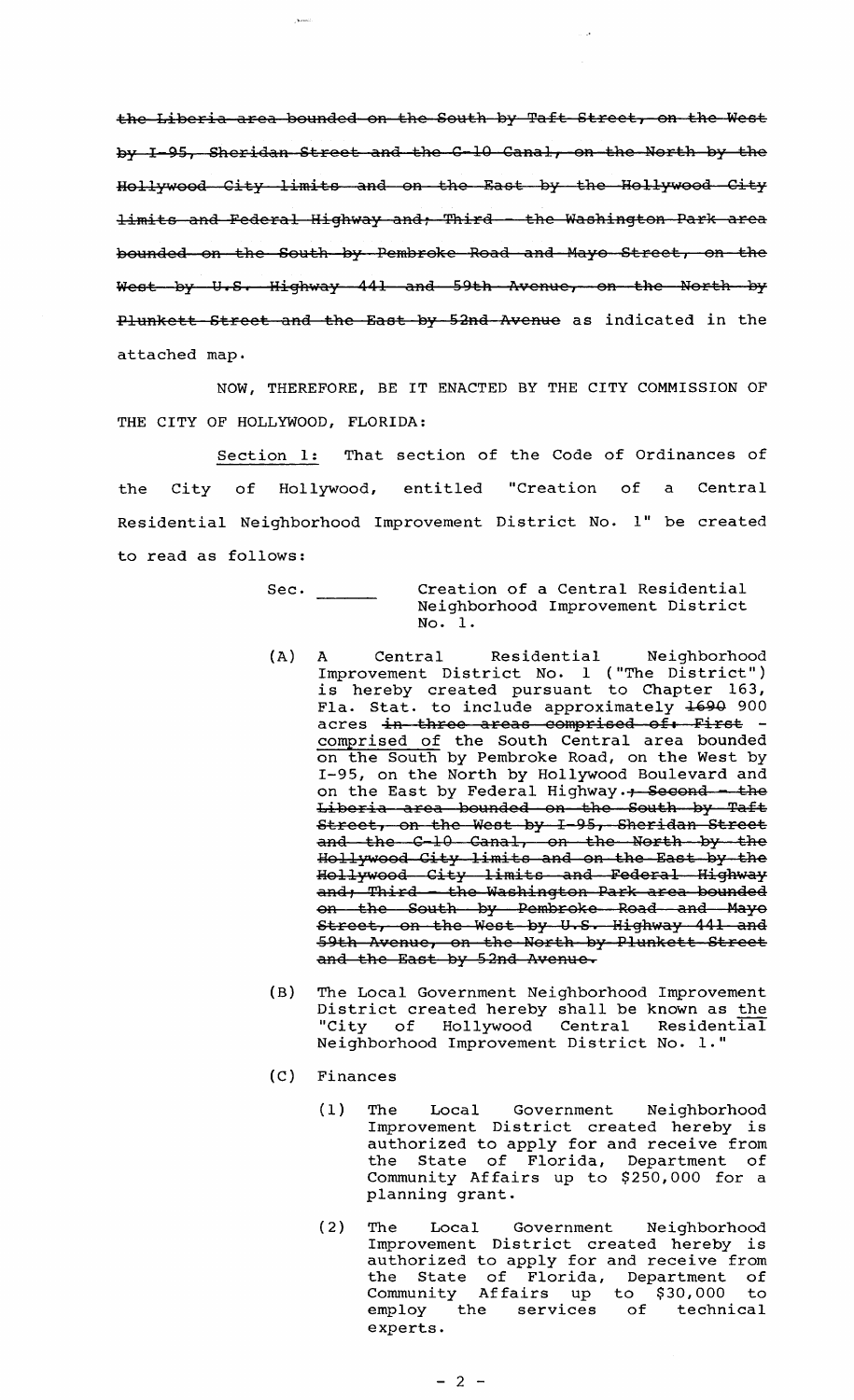- 3) The District is authorized to levy an ad valorem tax on real and personal property of up to <sup>2</sup> mills annually.
- 4) The District is authorized the use of special assessments pursuant to Chapter 170, Fla. Stat. to support planning and implementation of district improvements.
- D) Board of Directors
	- 1) The City Commission of the City Hollywood is hereby designated as Board of Directors of the District. of the
	- 2) The Board of Directors shall be empowered to make and collect general assessments to finance any of the improvements to the district authorized in Chapter 163.
- E) Advisory Council

1) An Advisory Council is hereby established for the Local Government Neighborhood Improvement District created hereby. The Advisory Council shall be composed of no fewer than nine members who shall be owners of real property located in shall be owners of real property focated in<br>the District, or residents of the District or merchants/business persons with their primary<br>places of business located within the of business located within praces of business focated within the<br>District. The members of the Advisory Council shall be appointed by the Board of Directors and these members shall serve at the pleasure of the Board of Directors. The Board of Directors shall select up to three Advisory Council members from each of the areas, South Central, Liberia and Washington Park, comprising the District, these members will serve at the pleasure of the Board of Directors.

2) The Advisory Council shall perform such duties as may be prescribed by the Board of Directors and shall submit within the time period specified by the Board of Directors, <sup>a</sup> period specified by the board of bifectors, a and <sup>a</sup> proposed budget to accomplish the District's objectives. In formulating a plan for services or improvements, the Advisory Council shall consult, in public session with the appropriate staff and consultants of the City of Hollywood responsible for preparation of the District's plan.

Section 2: It is the intention of the City Commission and it is hereby ordained that the provisions of this ordinance shall become and be made <sup>a</sup> part of the Code of Ordinances of the City of Hollywood, Florida and the sections of this ordinance may be renumbered to accomplish such intention.

Section 3: If any word, phrase, clause, subsection or section of this ordinance is held unconstitutional or invalid by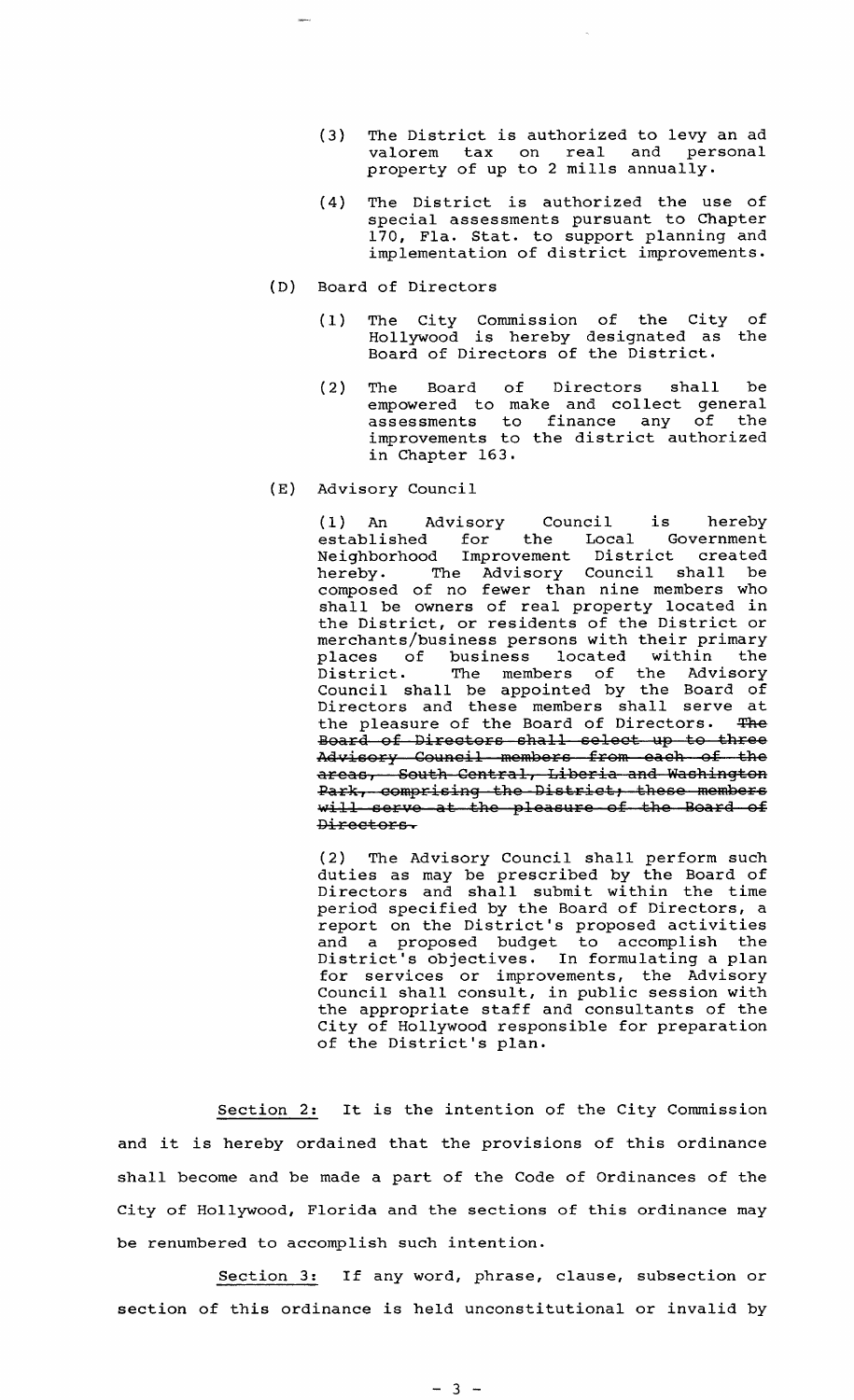<sup>a</sup> court of competent jurisdiction, the invalidity thereof shall not affect the validity of the remaining portion of this ordinance.

Section 4: This ordinance is hereby declared to be an emergency measure and the reading of same on two separate days is hereby dispensed with by a four-fifths vote of the City Commission.

Section 5: All sections or parts of sections of the Code of Ordinances, all ordinances or parts of ordinances and all resolutions or parts of resolutions in conflict herewith, are hereby repealed to the extent of such conflict.

Section 6: This ordinance shall be in full force and effect immediately upon its passage and adoption.

t immediately upon its pass. SED AND ADOPTED on first reading this  $\frac{745}{ }$  day of PASSED AND ADOPTED on second reading this  $\frac{1}{2}$  day of etember 1988.

MARA GIULIANTI, MAYOR

**Contre** 

PREPARED BY:

y //  $rac{1}{4}$ <u>Azzz</u> ASSISTANT CITY ATTORNEY

ENDORSED AS TO FORM & LEGALITY

Maria 1. Chiang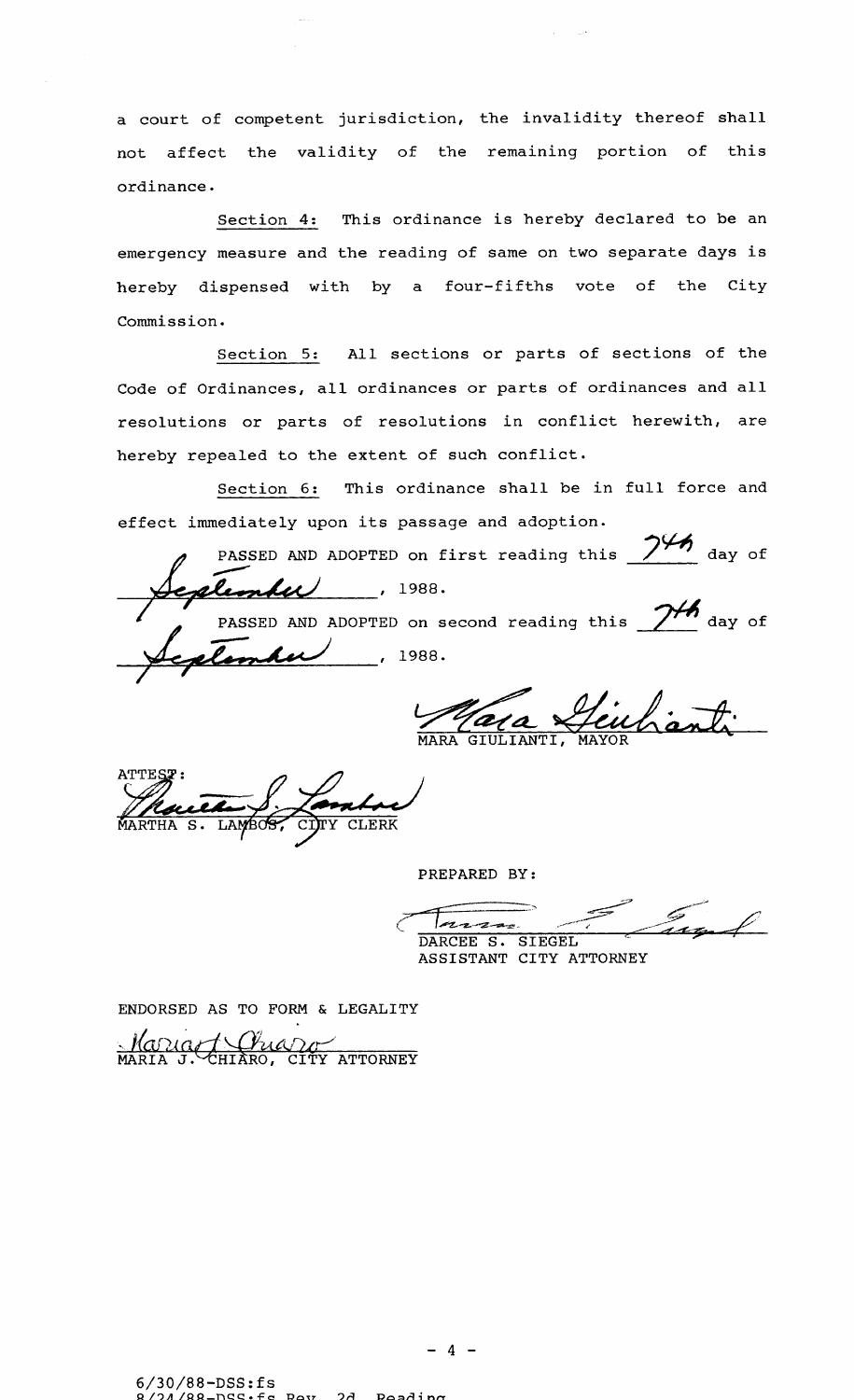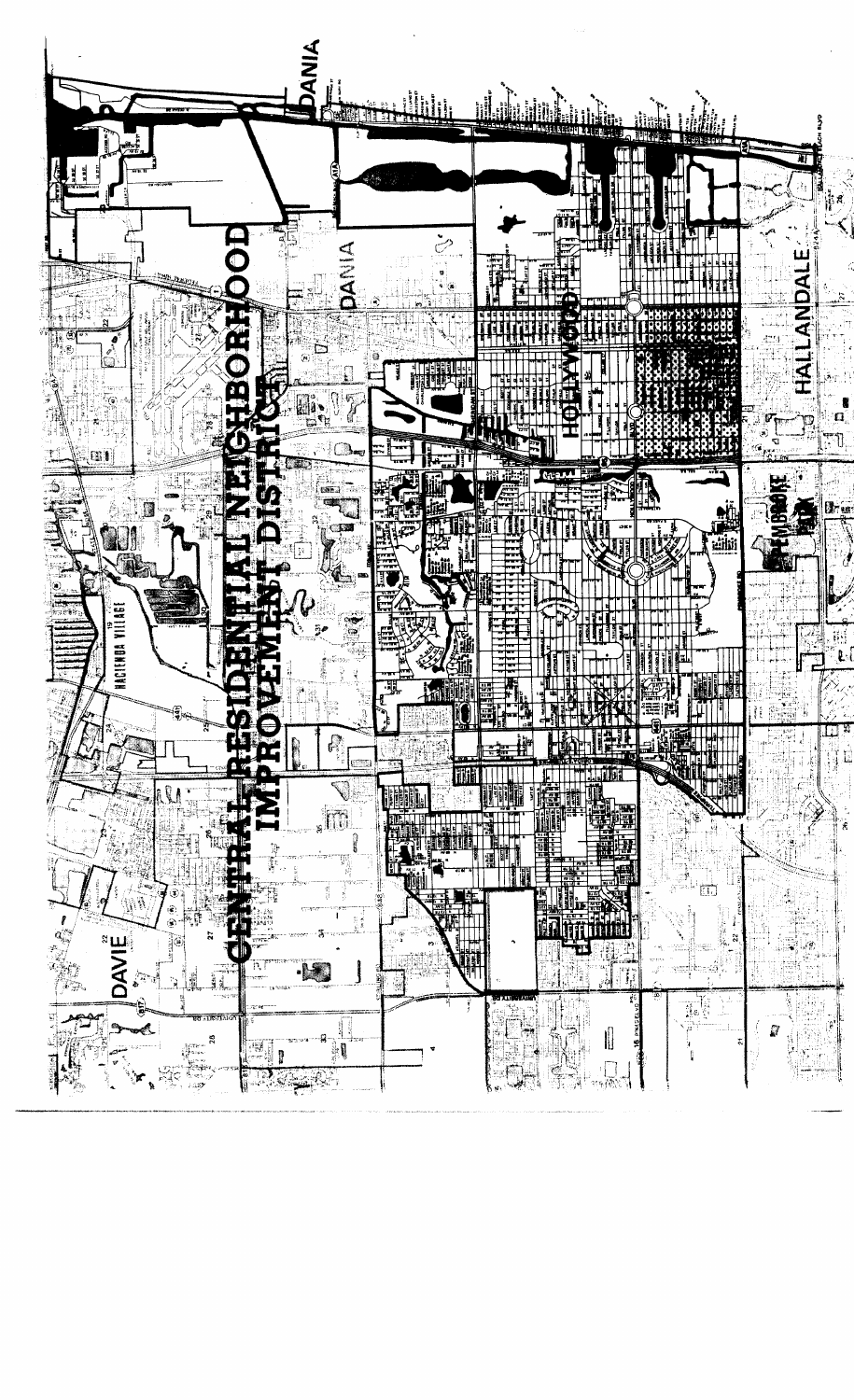

EXHIBIL uV